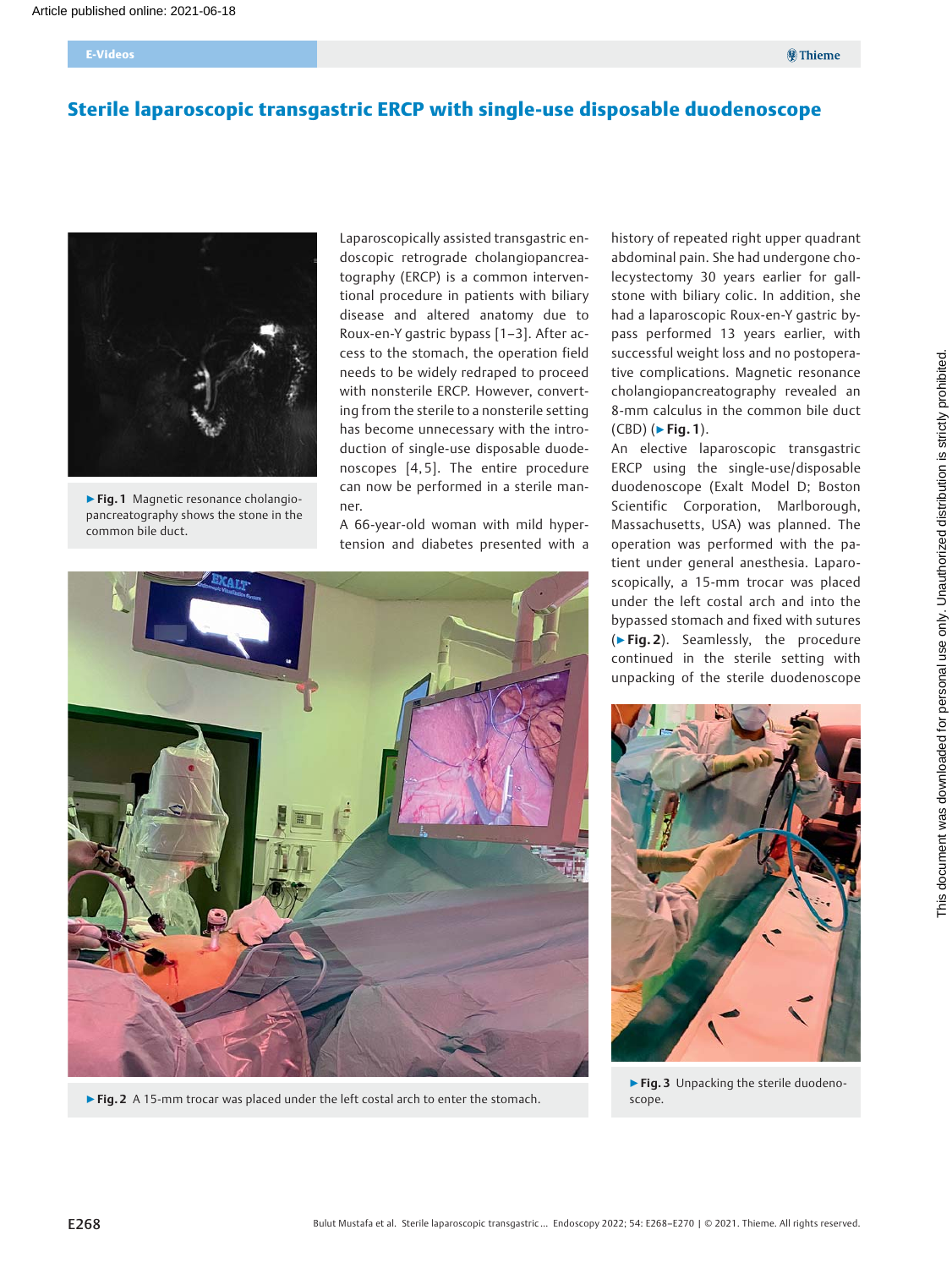

▶ Fig. 4 The EXALT duodenoscope is inserted through the port and advanced to the duodenum.



Video 1 Transgastric endoscopic retrograde cholangiopancreatography performed using the single-use EXALT duodenoscope. The endoscope is introduced through the port, followed by cannulation, sphincterotomy, and stone removal with a balloon catheter.

(▶Fig. 3). The duodenoscope was introduced through the port ( $\triangleright$  Fig. 4) and advanced to the duodenum. The CBD was cannulated, and the cholangiogram

confirmed the presence in it of a bile stone. A sphincterotomy was performed, and the stone was extracted with a balloon catheter (▶Video 1). After the

ERCP, the 15-mm port was removed and the gastrotomy sutured. Operative time was less than 1h. The postoperative course was uneventful, and the patient was discharged after 24 h.

Our case demonstrates a successful transgastric ERCP procedure using the new single-use/disposable duodenoscope, thus introducing the possibility of performing this type of procedure in a completely sterile manner, reducing the risk of contamination and infection. This opens up new prospects in the use of single-use endoscopes, where the sterility of the scopes becomes a substantial asset.

Endoscopy\_UCTN\_Code\_TTT\_1AU\_2AC

## Competing interests

The authors declare that they have no conflict of interest.

## The authors

#### Mustafa Bulut<sup>1[,](https://orcid.org/0000-0003-1553-8180)2</sup>, Flemming Hjørne<sup>1</sup>, Svend Knuhtsen<sup>1</sup>, Trine Stigaard<sup>1</sup>, Lasse Bremholm Hansen<sup>1,2</sup>

- 1 Department of Surgery, Zealand University Hospital, Koege, Denmark
- 2 Department of Clinical Medicine, University of Copenhagen, Denmark

## Corresponding author

#### Mustafa Bulut, MD

Zealand University Hospital, Lykkebaekvej 1, 4600 Koege, Denmark mustafabulut@dadlnet.dk

## References

- [1] Tonnesen CJ, Young J, Glomsaker T et al. Laparoscopy-assisted versus balloon enteroscopy-assisted ERCP after Roux-en-Y gastric bypass. Endoscopy 2020; 52: 654– 661. doi:10.1055/a-1139-9313
- [2] Peters M, Papasavas PK, Caushaj PF et al. Laparoscopic transgastric endoscopic retrograde cholangiopancreatography for benign common bile duct stricture after Roux-en-Y gastric bypass. Surg Endosc 2002; 16: 1106. doi:10.1007/s00464-001-4180-3
- [3] Banerjee N, Parepally M, Byrne TK et al. Systematic review of transgastric ERCP in Rouxen-Y gastric bypass patients. Surg Obes Relat